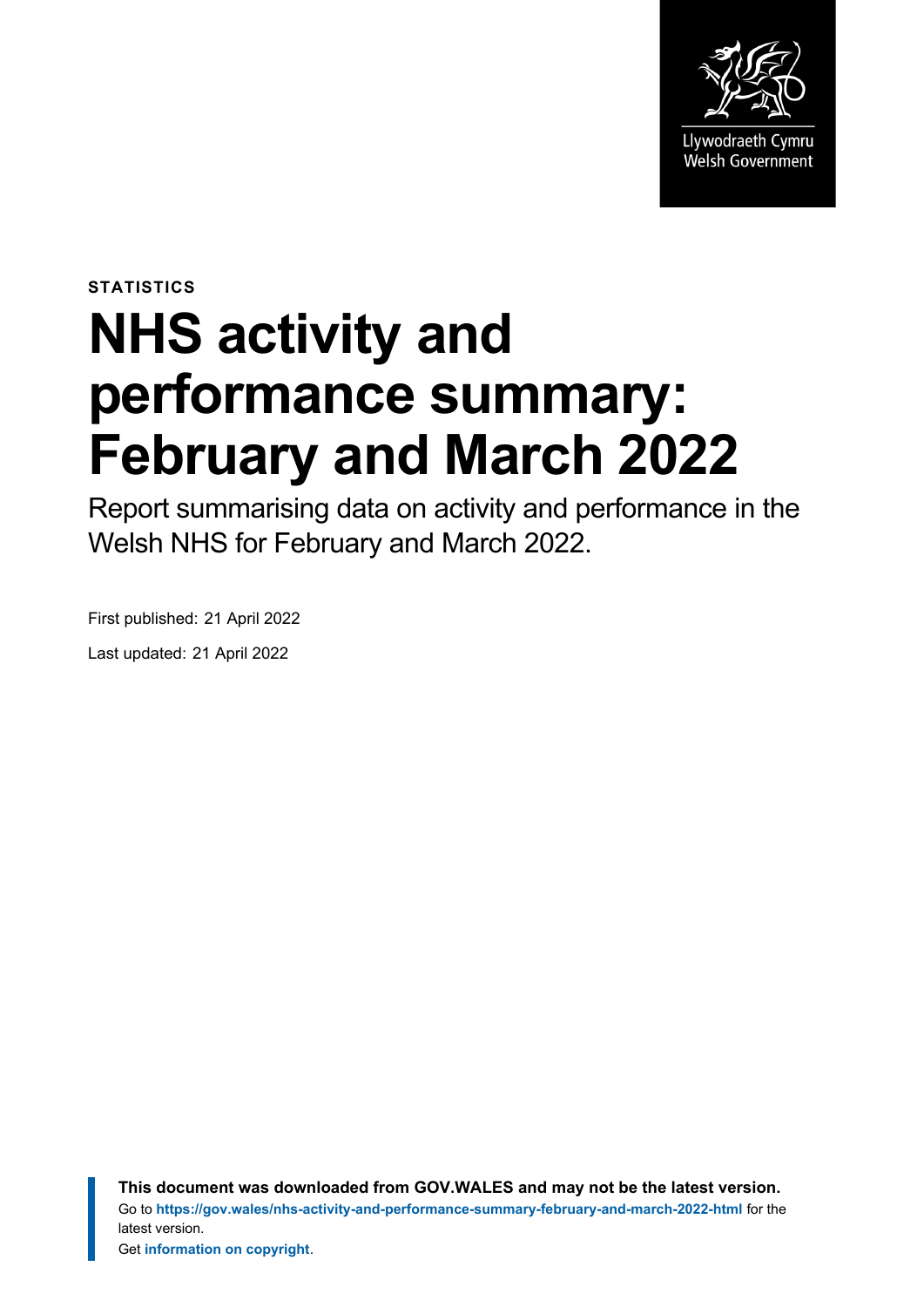# **Contents**

**[Introduction](#page-1-0) [Main points](#page-2-0) [Unscheduled care](#page-3-0) [Scheduled care activity](#page-10-0) [Quality and methodology information](#page-22-0) [Next update](#page-23-0)**

**[Contact details](#page-23-1)**

We are reviewing our outputs for the NHS activity and performance summary and this may include the discontinuation of the PowerBi dashboard. As a user of our statistics we value your engagement and would appreciate any feedback you may have on which outputs are most useful and important to you for this set of statistics. Please address any feedback you may have on this statistical release to **[stats.healthinfo@gov.wales](mailto:stats.healthinfo@gov.wales)**.

# <span id="page-1-0"></span>**Introduction**

Data for each topic area is also available in more detail on our **[StatsWales](https://statswales.gov.wales/Catalogue/Health-and-Social-Care/NHS-Hospital-Waiting-Times/Accident-and-Emergency/accidentemergencyattendances-by-age-sex-site)**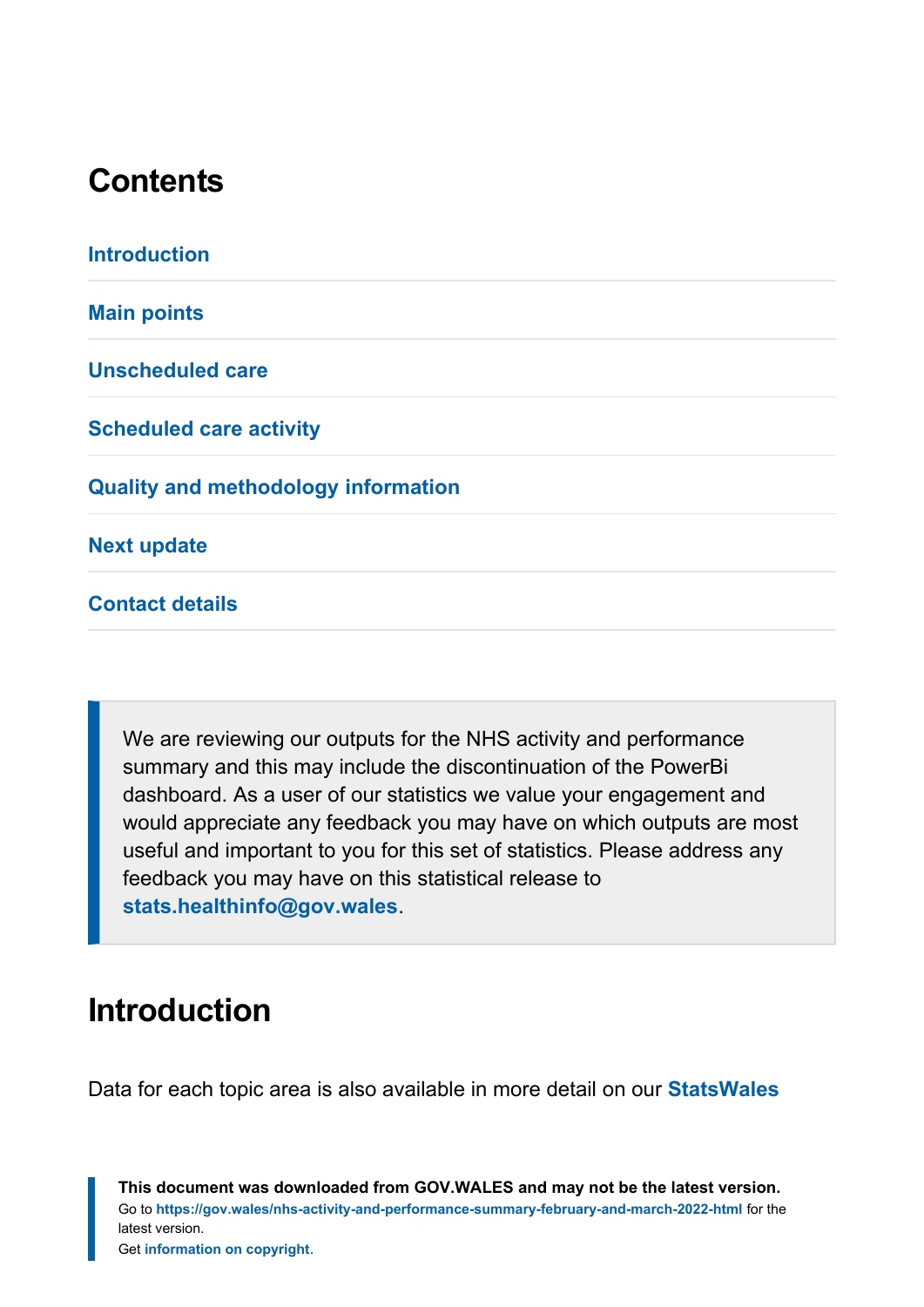website and on our **[interactive dashboard](https://gov.wales/nhs-activity-and-performance-summary)**.

As of 16 March, the 111 service has been rolled out across the whole of Wales. In May's statistical release, we will publish data on the 111 service for April 2022. This will include data on calls offered, answered, and abandoned. These data will primarily be published on StatsWales.

# <span id="page-2-0"></span>**Main points**

Latest data for March shows that on average more calls were made to the ambulance service per day than the previous month. The number, and proportion, of life threatening calls remains high and the performance target continues not to be met.

There was a sharp increase in average daily attendances to emergency departments in March, to the highest level since September 2021. With the lowest performance on record against both the four and twelve hour targets. The average (median) time spent in emergency departments also reached the longest on record, at three hours and eight minutes.

The number of patient pathways waiting, those waiting longer than the target time and average waiting times for diagnostic services all decreased in February.

For therapies, the number of patient pathways waiting and those waiting longer than the target time for increased to the highest level on record in February. However, the average waiting time decreased for the first time since March 2021.

The pandemic has impacted on the total number of patient pathways waiting to start treatment and this continued to increase in February. However, the rate of increase remains much lower than earlier in the pandemic, and was again the second slowest rate of increase since the start of the pandemic. This is in part due to the second highest number of pathways closed per working day since the start of the pandemic.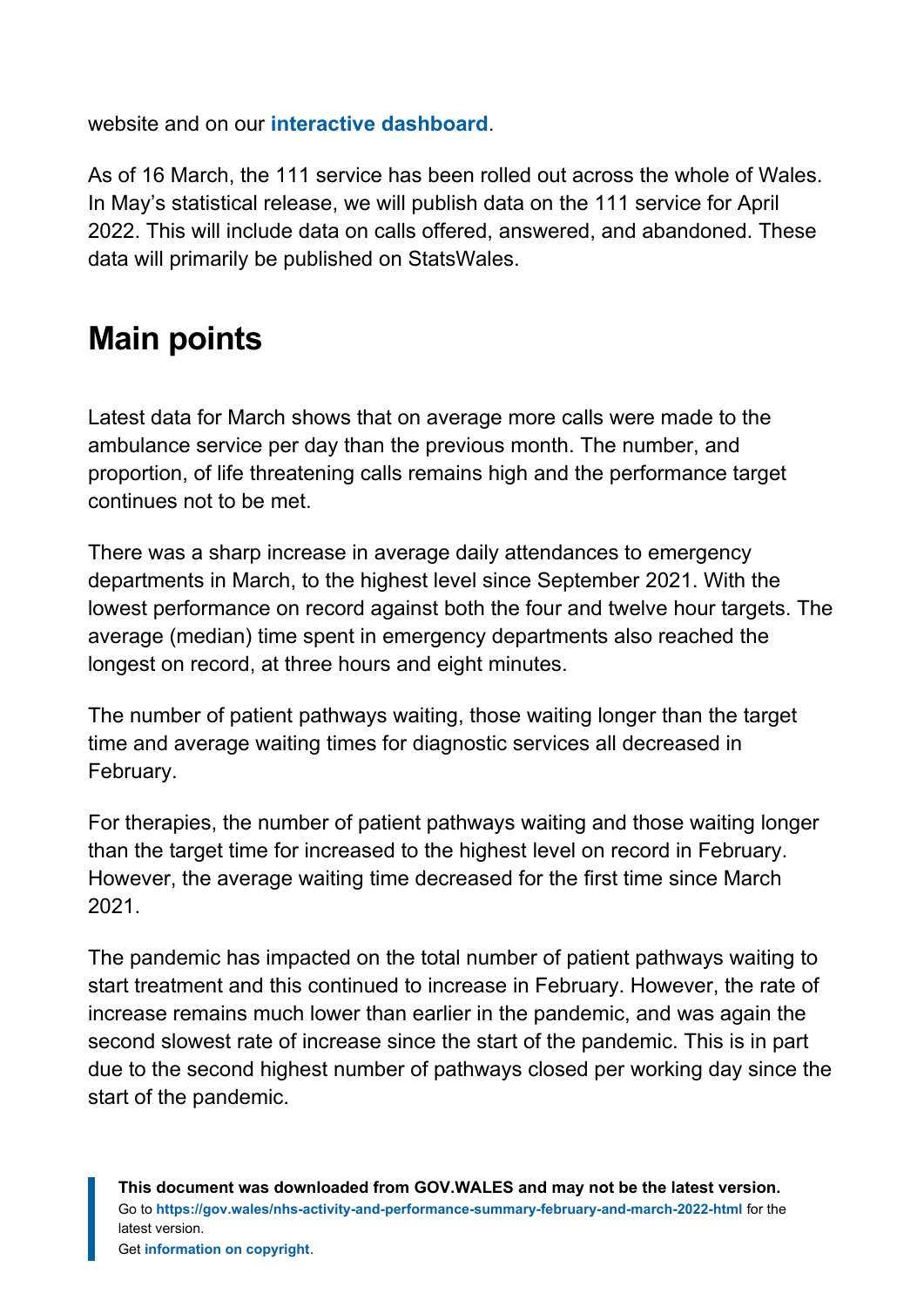The percentage of the total patient pathways that were waiting less than 26 weeks increased on the previous month. The number of pathways waiting longer than 36 weeks increased to the highest number on record, but at the slowest rate of increase since September 2021.

The average (median) time patient pathways had been waiting for treatment at the end of February remains high but decreased on the previous month to just under 23 weeks.

The latest data for cancer services shows an increase in both activity levels and performance against the 62 day target on the previous month.

# <span id="page-3-0"></span>**Unscheduled care**

New data relating to unscheduled care are provided for the month of March 2022.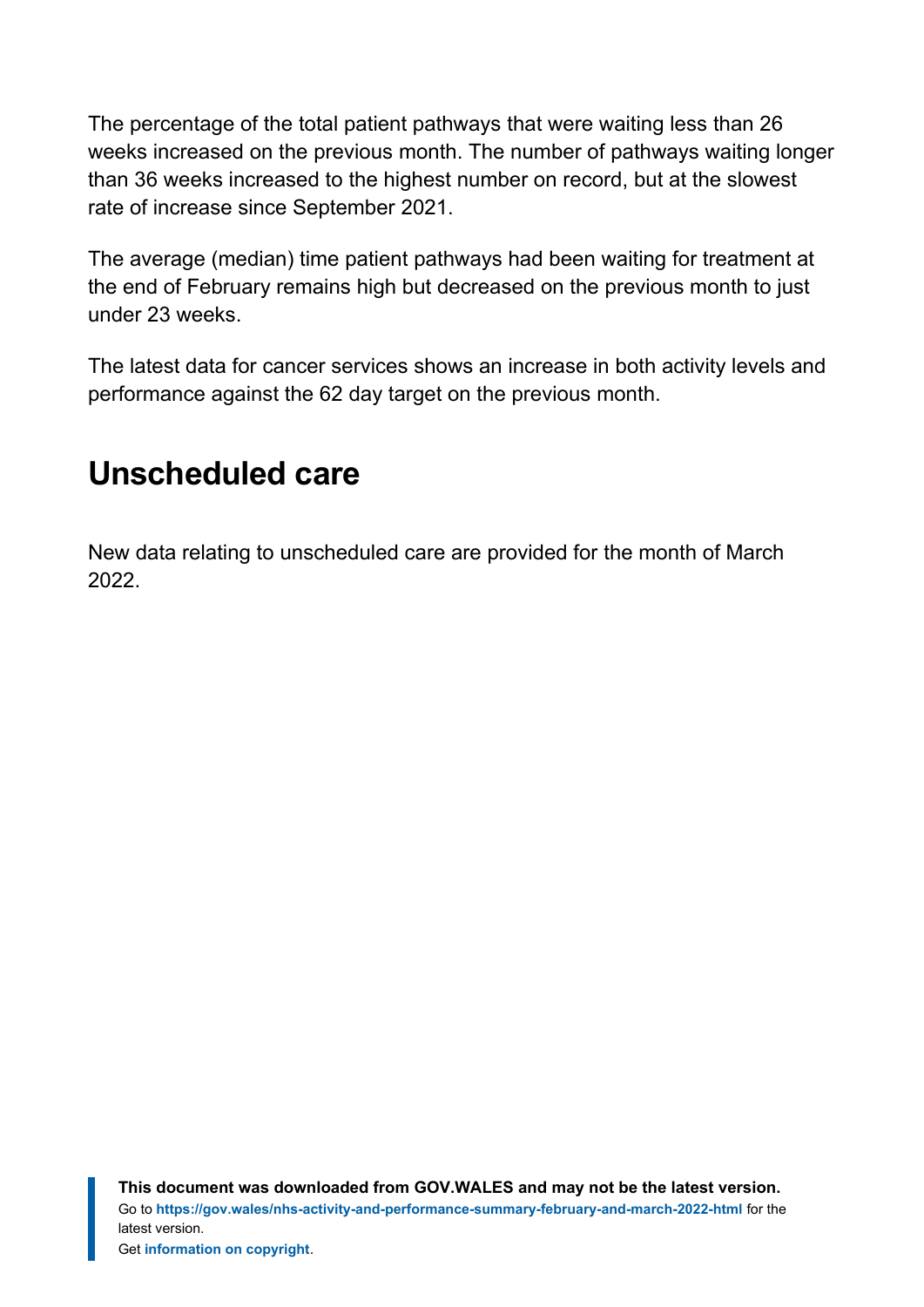### **Emergency calls to the ambulance service**

### **Activity**

### **Chart 1: Average daily number of emergency** ambulance calls, by call type and month, March 2016 to March 2021



Source: Welsh Ambulance Services NHS Trust (WAST)

#### **[Emergency ambulance calls and responses to red calls, by local health](https://statswales.gov.wales/Catalogue/Health-and-Social-Care/NHS-Performance/Ambulance-Services/emergencyambulancecallsandresponsestoredcalls-by-lhb-month?_ga=2.71653658.805453853.1647849266-1086771297.1619441781) [board and month on StatsWales](https://statswales.gov.wales/Catalogue/Health-and-Social-Care/NHS-Performance/Ambulance-Services/emergencyambulancecallsandresponsestoredcalls-by-lhb-month?_ga=2.71653658.805453853.1647849266-1086771297.1619441781)**

Note: An update to call handling in May 2019 resulted in a change to red incident volume. It is not possible to directly compare before and after this date. Further details are available in the **[quality and methodology information](#page-22-0)**.

In March, almost 39,000 emergency calls were made to the ambulance service. This is an average of 1,256 calls per day, an increase of 28 (2.3%) calls on average per day than the previous month and 47 (3.9%) more calls on average per day than the same month last year.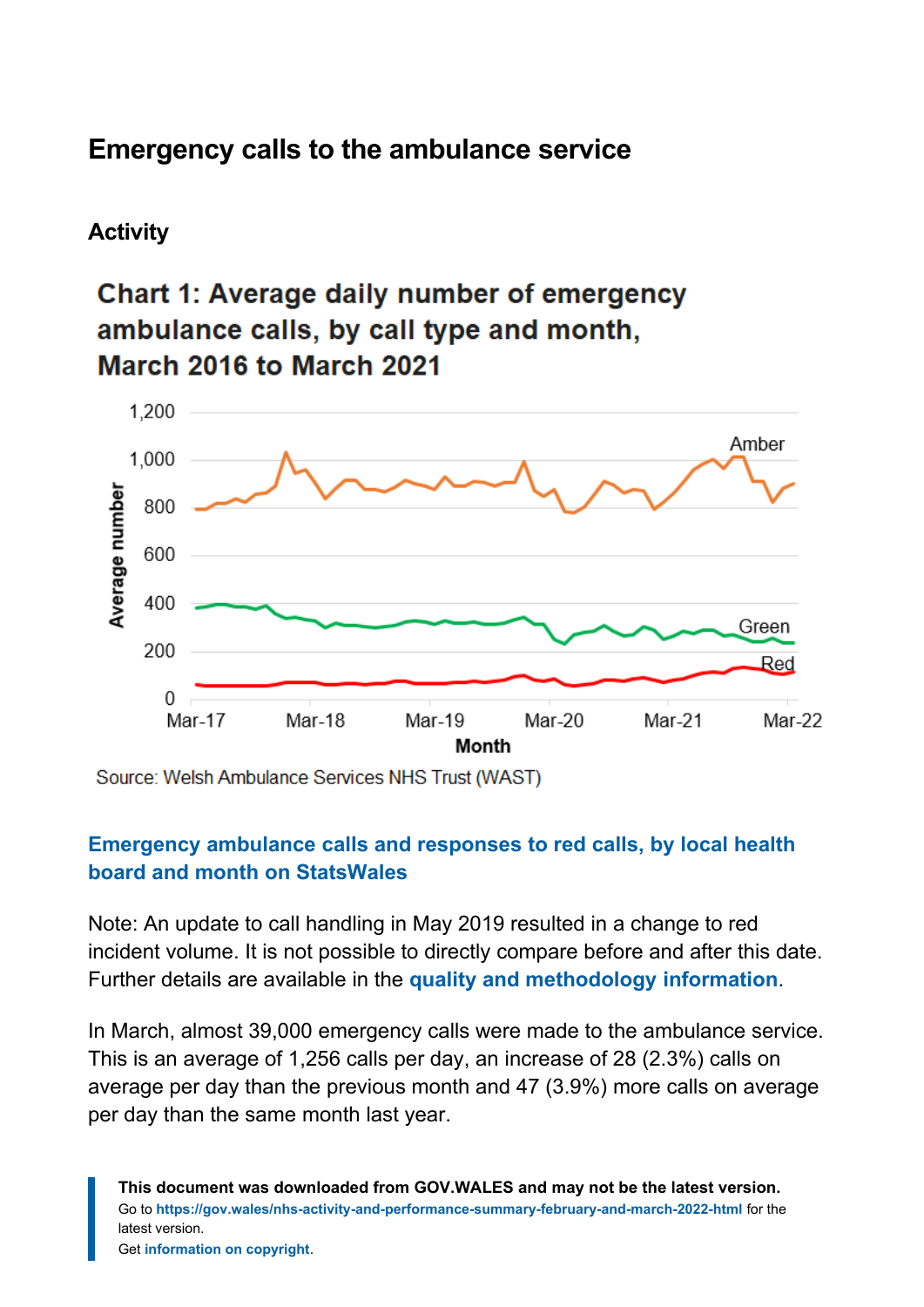Calls to the ambulance service are categorised as red, amber or green depending on the urgency of the call. An average of 116 immediately lifethreatening 'red' calls were made per day in March. This is the tenth month in a row where on average there were more than 100 immediately life-threatening calls made each day.

In March, the proportion of all calls that were immediately life-threatening (red calls) was 9.2% up from 8.5% in February.

### **Target**

• 65% of red calls (immediately life-threatening – someone is in imminent danger of death, such as a cardiac arrest) to have a response within 8 minutes.

# **Chart 2: Percentage of red calls which received an** emergency response at the scene within 8 minutes of patient location and chief complaint being established, March 2016 to March 2021



Source: Welsh Ambulance Services NHS Trust (WAST)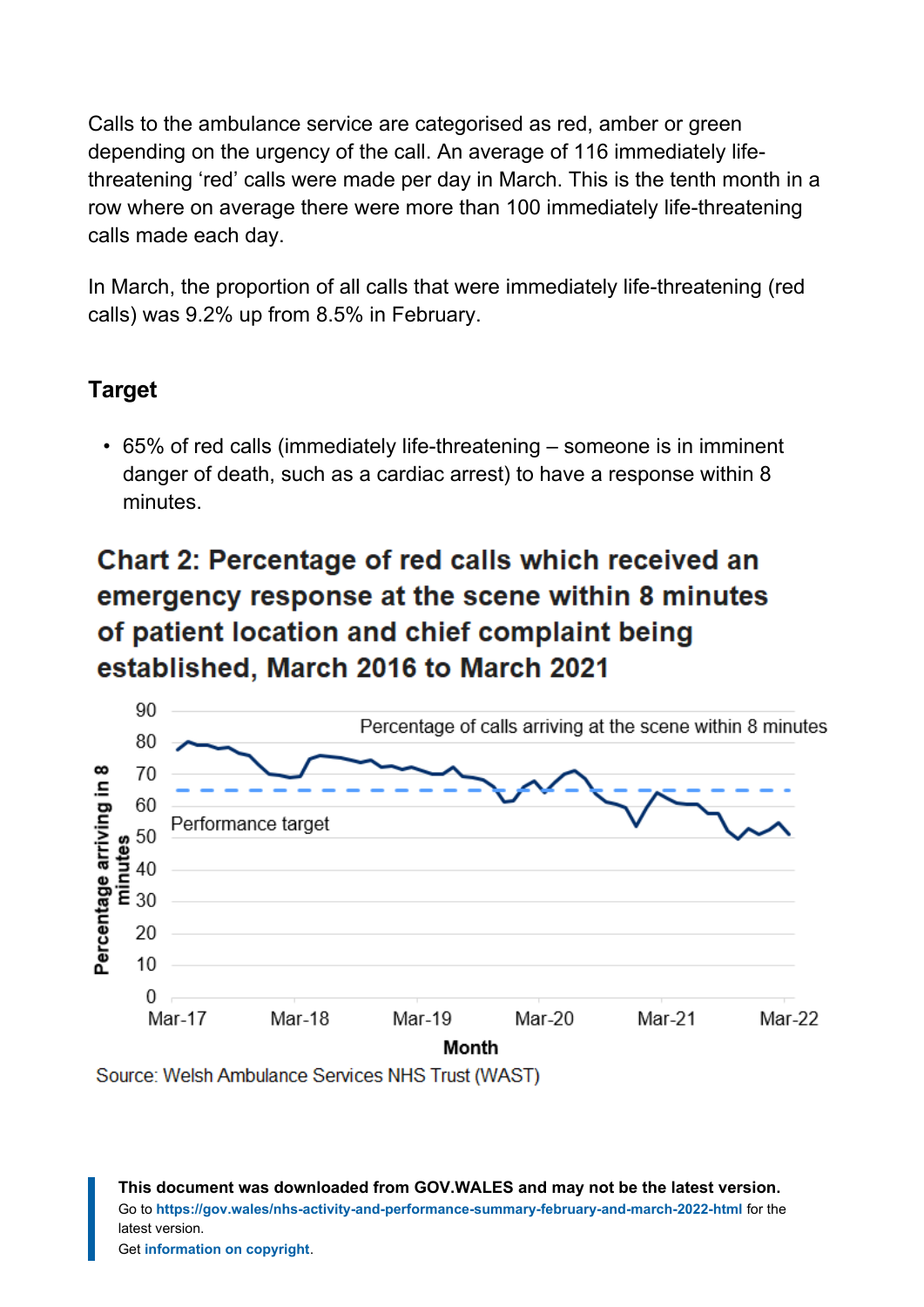#### **[Emergency responses: minute-by-minute performance for red calls by](https://statswales.gov.wales/Catalogue/Health-and-Social-Care/NHS-Performance/Ambulance-Services/emergencyresponsesminutebyminuteperformanceredcalls-by-localhealthboard-month?_ga=2.177336620.805453853.1647849266-1086771297.1619441781) [local health board and month on StatsWales](https://statswales.gov.wales/Catalogue/Health-and-Social-Care/NHS-Performance/Ambulance-Services/emergencyresponsesminutebyminuteperformanceredcalls-by-localhealthboard-month?_ga=2.177336620.805453853.1647849266-1086771297.1619441781)**

Note: An update to call handling in May 2019 resulted in a change to red incident volume. It is not possible to directly compare before and after this date. Further details are available in the **[quality and methodology information](#page-22-0)**.

In March, 51.1% of emergency responses to immediately life threatening (red) calls arrived within 8 minutes. This is 3.9 percentage points lower than the previous month, and 11.4 percentage points lower than in March 2021.

The median response time in the four years prior to the pandemic ranged between 4 minutes 30 seconds and 6 minutes for red calls. In March, the average (median) response time to immediately life-threatening 'red' calls was 7 minutes and 50 seconds. This was 27 seconds slower than in February and 1 minute 13 seconds slower than in March 2021.

The majority of calls to the ambulance service are categorised as 'amber' calls, for which there is no performance target for call response times. In March the median response time for amber calls was just over 1 hour and 43 minutes. This is almost 26 minutes slower than in February, and 1 hour and 7 minutes slower than in March 2021.

### **Emergency department attendances and admissions to hospital**

A wider range of emergency department performance statistics are published on the **[National Collaborative Commissioning Unit](https://nccu.nhs.wales/urgent-and-emergency-care/experimental-kpis/) (NCCU) website**, as management information.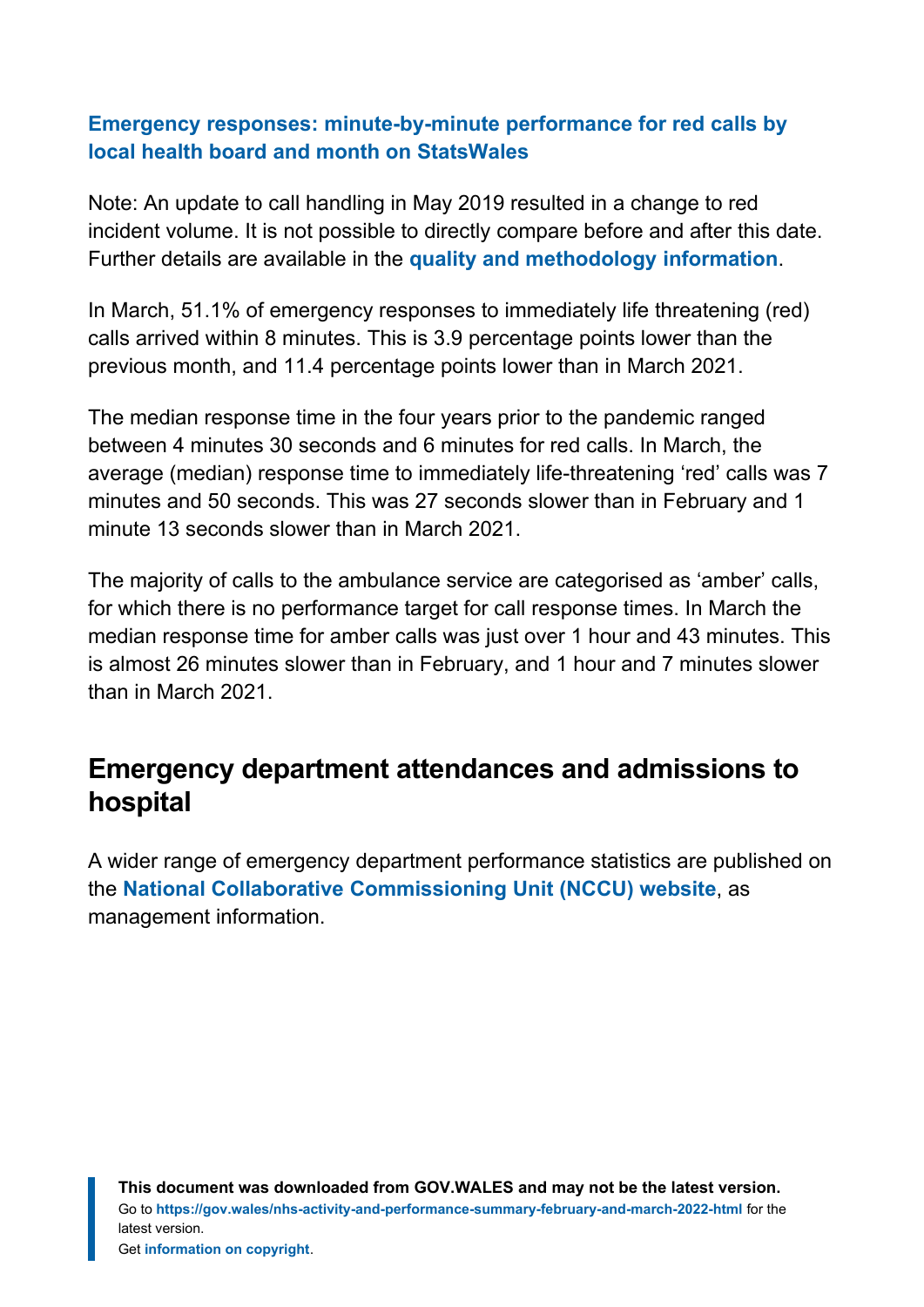### **Activity**

**Chart 3: Number of attendances in NHS Wales** accident and emergency departments, and admissions to hospital resulting from attendances at major emergency departments, March 2017 to **March 2022** 



Source: Emergency department data set (EDDS), Digital Health and Care Wales (DHCW)

#### **[Number of attendances in NHS Wales emergency departments by age](https://statswales.gov.wales/Catalogue/Health-and-Social-Care/NHS-Hospital-Waiting-Times/Emergency-department/emergencydepartmentattendances-by-age-sex-site) [band, sex and site on StatsWales](https://statswales.gov.wales/Catalogue/Health-and-Social-Care/NHS-Hospital-Waiting-Times/Emergency-department/emergencydepartmentattendances-by-age-sex-site)**

Note: Chart shows number of attendances at both major emergency departments and minor injuries units, and the number of admissions resulting from attending major emergency departments only.

In March there were almost 89,000 attendances to all NHS Wales emergency departments. This is an average of 2,858 emergency department attendances per day; 232 more attendances per day on average than in the previous month, and 536 more than in the same month last year.

In March, almost 14,000 patients were admitted to the same or a different hospital following attendance at a major emergency department. This was 9.6%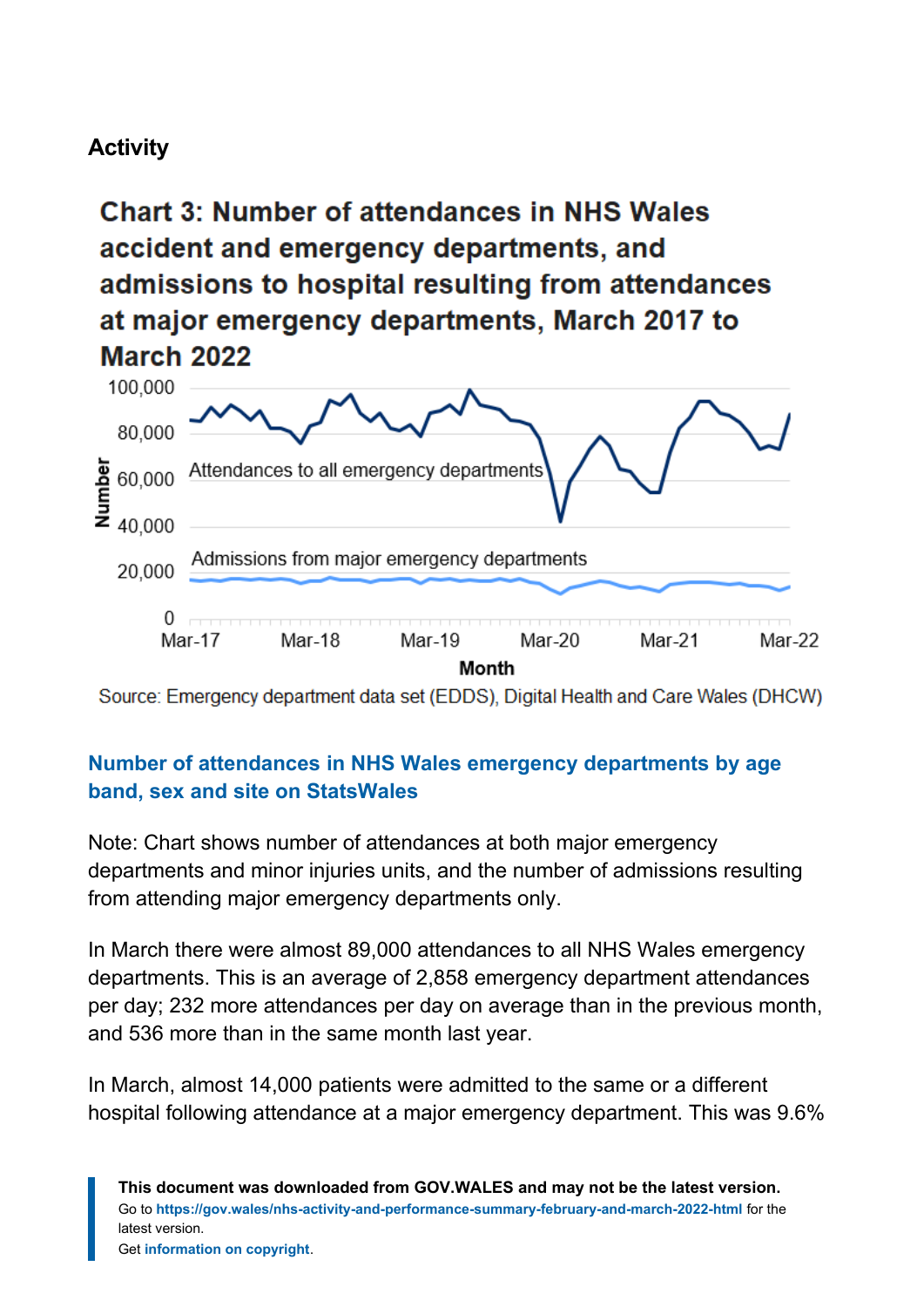higher than the previous month, but 8.4% lower than the same month in 2021.

### **Performance**

#### **Targets**

- 95% of new patients should spend less than 4 hours in emergency departments from arrival until admission, transfer or discharge.
- No patient waiting more than 12 hours in emergency departments from arrival until admission, transfer or discharge.

# **Chart 4: Percentage of patients admitted, transferred** or discharged within 4 hours at NHS emergency departments, March 2017 to March 2022



Source: Emergency department data set (EDDS), Digital Health and Care Wales (DHCW)

#### **[Performance against 4 hour target by hospital on StatsWales](https://statswales.gov.wales/Catalogue/Health-and-Social-Care/NHS-Hospital-Waiting-Times/Emergency-department/performanceagainst4hourwaitingtimestarget-by-hospital?_ga=2.139563450.805453853.1647849266-1086771297.1619441781)**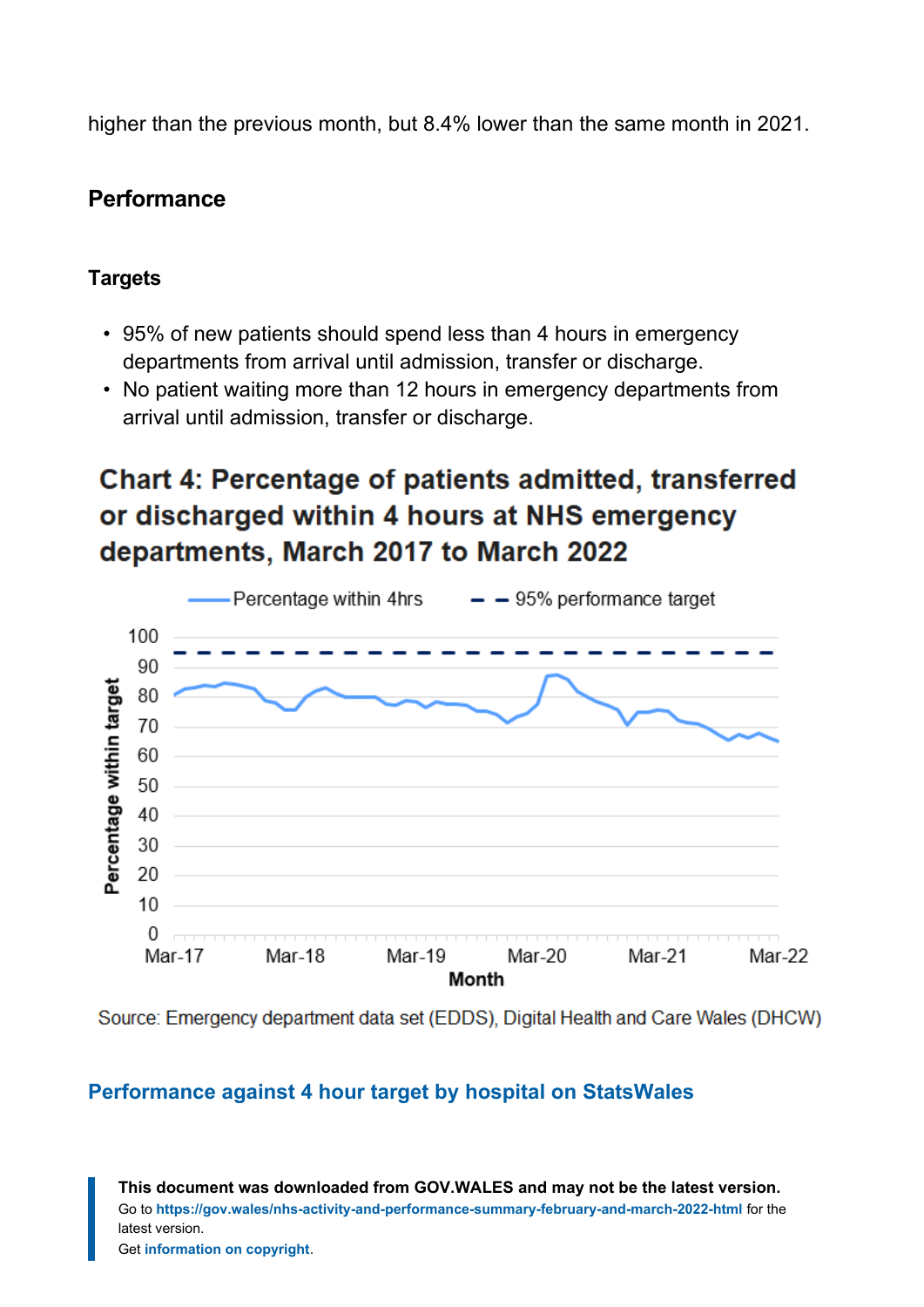March data shows that 65.1% of patients in all NHS emergency departments spent less than 4 hours in the department from arrival until admission, transfer or discharge, which was the lowest level on record. This was 1.3 percentage points lower than the previous month, and 10.7 percentage points lower than the same month a year ago. The 95% target continues to be missed.

In 2019, the median time patients spent in emergency departments was around 2 hours and 30 minutes. During the early part of the pandemic, as attendances decreased the median time spent in the department decreased, to a low of 1 hours 47 minutes in April 2020. Since then, median times have increased and reached a record high of 3 hours and 8 minutes in March 2022 (latest data). This was eight minutes longer than the previous month.

The median time spent in emergency department varies by age. Prior to the pandemic, children (aged 0 to 4) spent between 1 hour and 30 minutes and 2 hours in emergency departments, while older patients (aged 85 or greater) spent between 3 hours and 30 minutes and 5 hours.

In March, children spent an average of 2 hours and 28 minutes. Adults aged 85 and over spent an average of 7 hours and 57 minutes in emergency departments.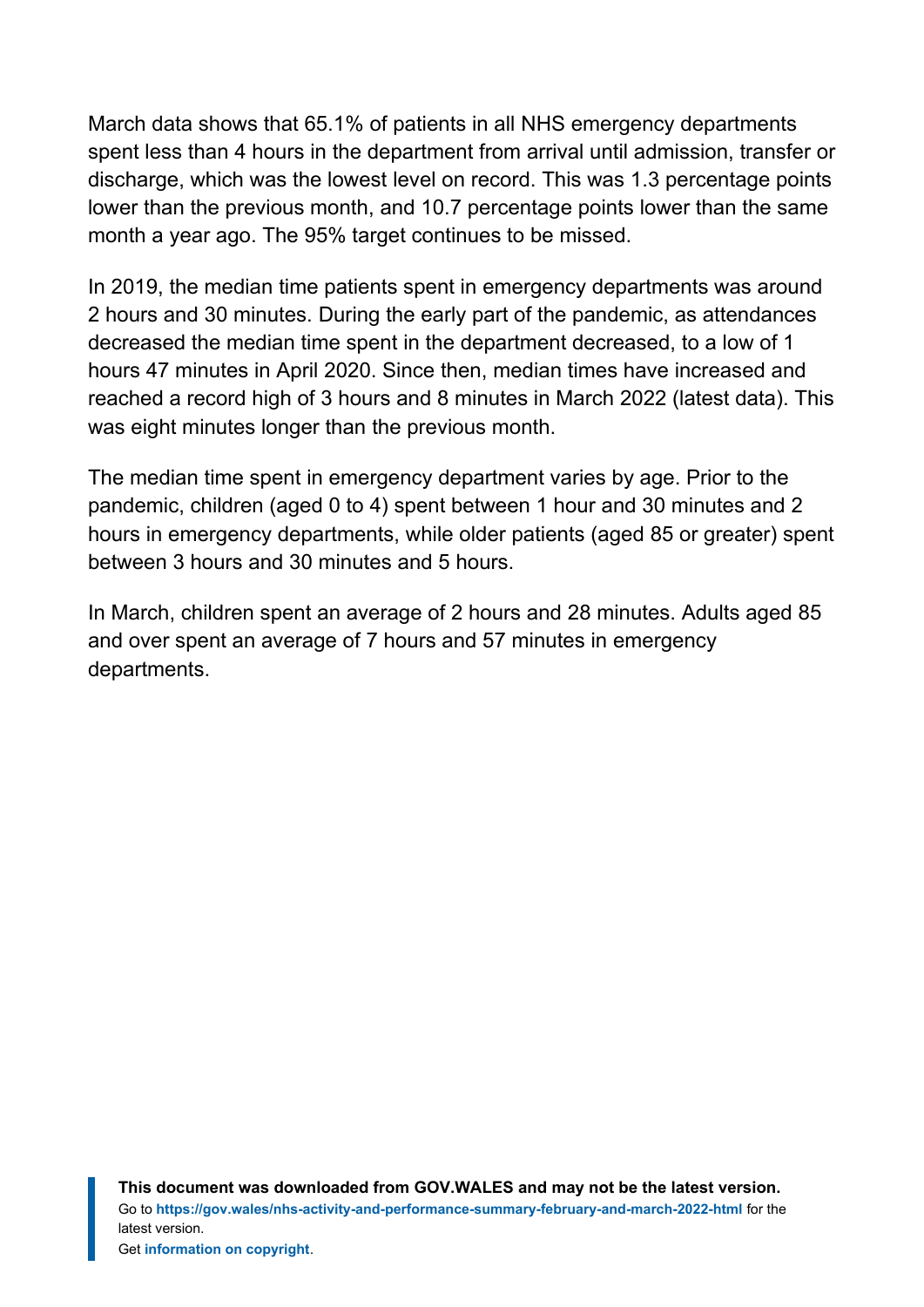### **Chart 5: Number of patients waiting more than 12** hours to be admitted, transferred or discharged at NHS emergency departments March 2017 to March 2022



Source: Emergency department data set (EDDS), Digital Health and Care Wales (DHCW)

#### **[Performance against the 12 hour target by hospital on StatsWales](https://statswales.gov.wales/Catalogue/Health-and-Social-Care/NHS-Hospital-Waiting-Times/Emergency-department/performanceagainst12hourwaitingtimestarget-by-hospital)**

In March there were almost 11,000 patients waiting 12 hours or more. This was 1,714 more than in the previous month and is the highest on record.

### <span id="page-10-0"></span>**Scheduled care activity**

New data relating to unscheduled care are provided for the month of February 2022.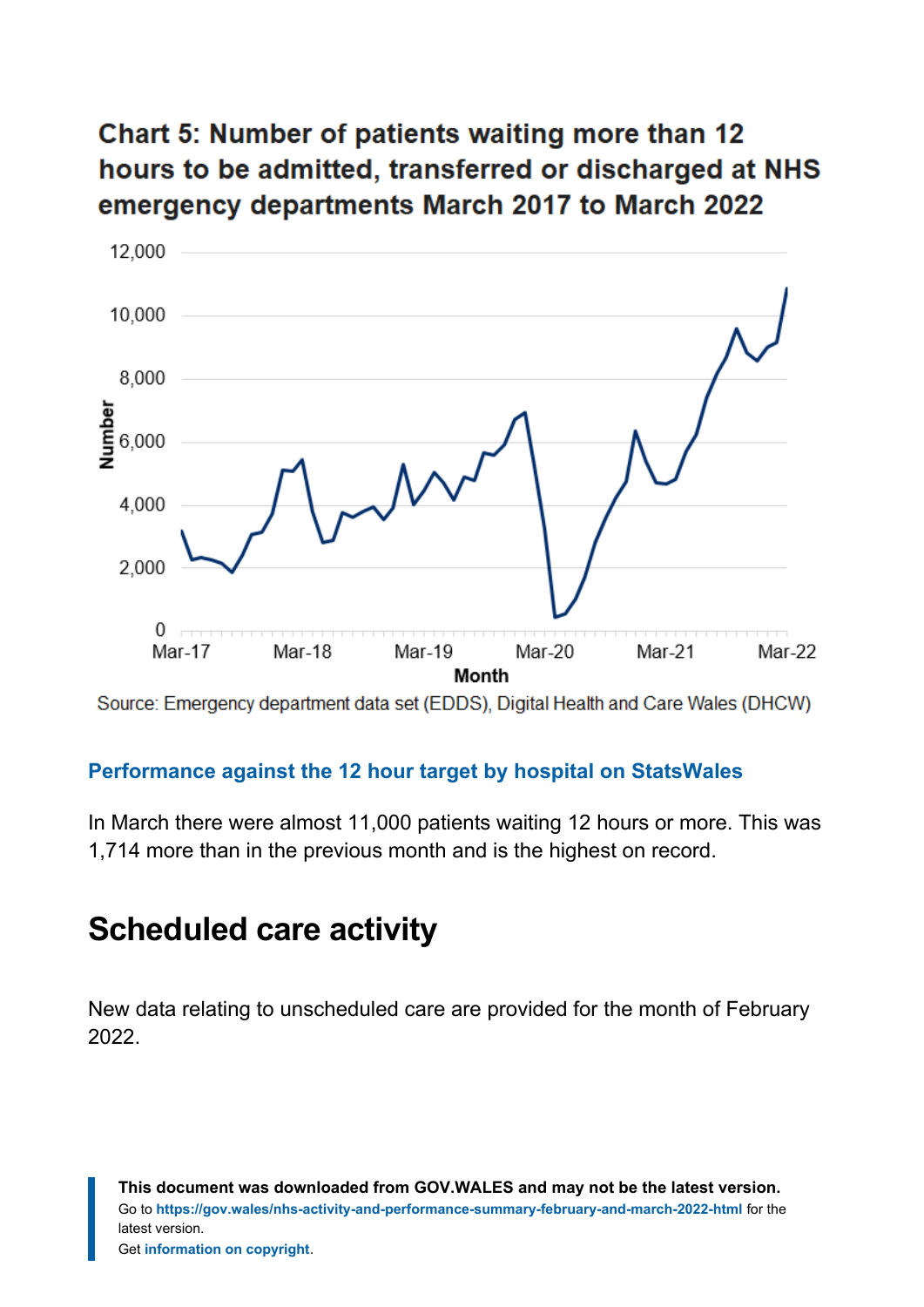### **Outpatient referrals**

An outpatient appointment is an appointment, often at a hospital or clinic, where the patient does need to stay at hospital overnight. Outpatient referrals statistics show monthly data on the number of referral requests for a first outpatient appointment received by local health boards in Wales.

### **Activity**

# Chart 6: Average daily number of referrals for first outpatient appointment, February 2017 to **February 2022**



Source: Outpatient Referral Dataset, Digital Health and Care Wales (DHCW)

#### **[Outpatient referrals on StatsWales](https://statswales.gov.wales/Catalogue/Health-and-Social-Care/NHS-Hospital-Activity/Referrals?_ga=2.72325530.805453853.1647849266-1086771297.1619441781)**

An average of 3,664 referrals for first outpatient appointments were made per day in February 2022. This is an increase of 14.3% (459 more referrals per day on average) compared to January 2022.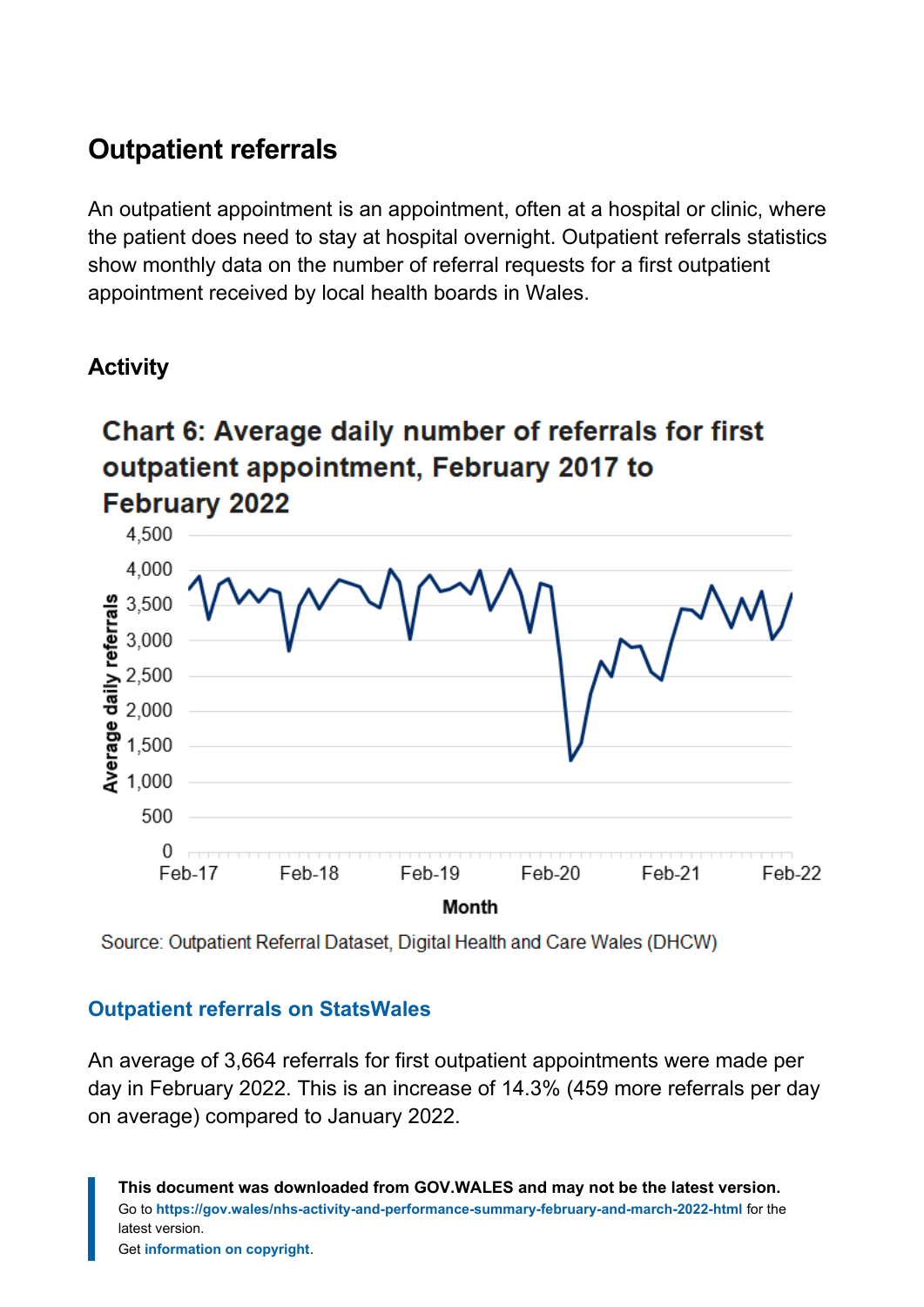# **Diagnostic and therapy waiting times**

### **Activity**

# Chart 7: Total number of patient pathways waiting for diagnostic and therapy services. February 2017 to **February 2022**



Source: Diagnostic and Therapy Services (DATS), Digital Health and Care Wales (DHCW)

#### **[Diagnostic and Therapy Services Waiting Times by week on StatsWales](https://statswales.gov.wales/Catalogue/Health-and-Social-Care/NHS-Hospital-Waiting-Times/Diagnostic-and-Therapy-Services/waitingtimes-by-weekswait-hospital)**

Note: The low point in April 2020 for therapies is in part due to Betsi Cadwaladr not submitting data for this month, please see the key quality information for more information.

In February there were almost 107,000 patient pathways waiting for diagnostics, a decrease of 0.3% compared with the previous month and there were over 58,000 patient pathways waiting for therapies, an increase of 3.0% compared to the previous month to the highest level on record.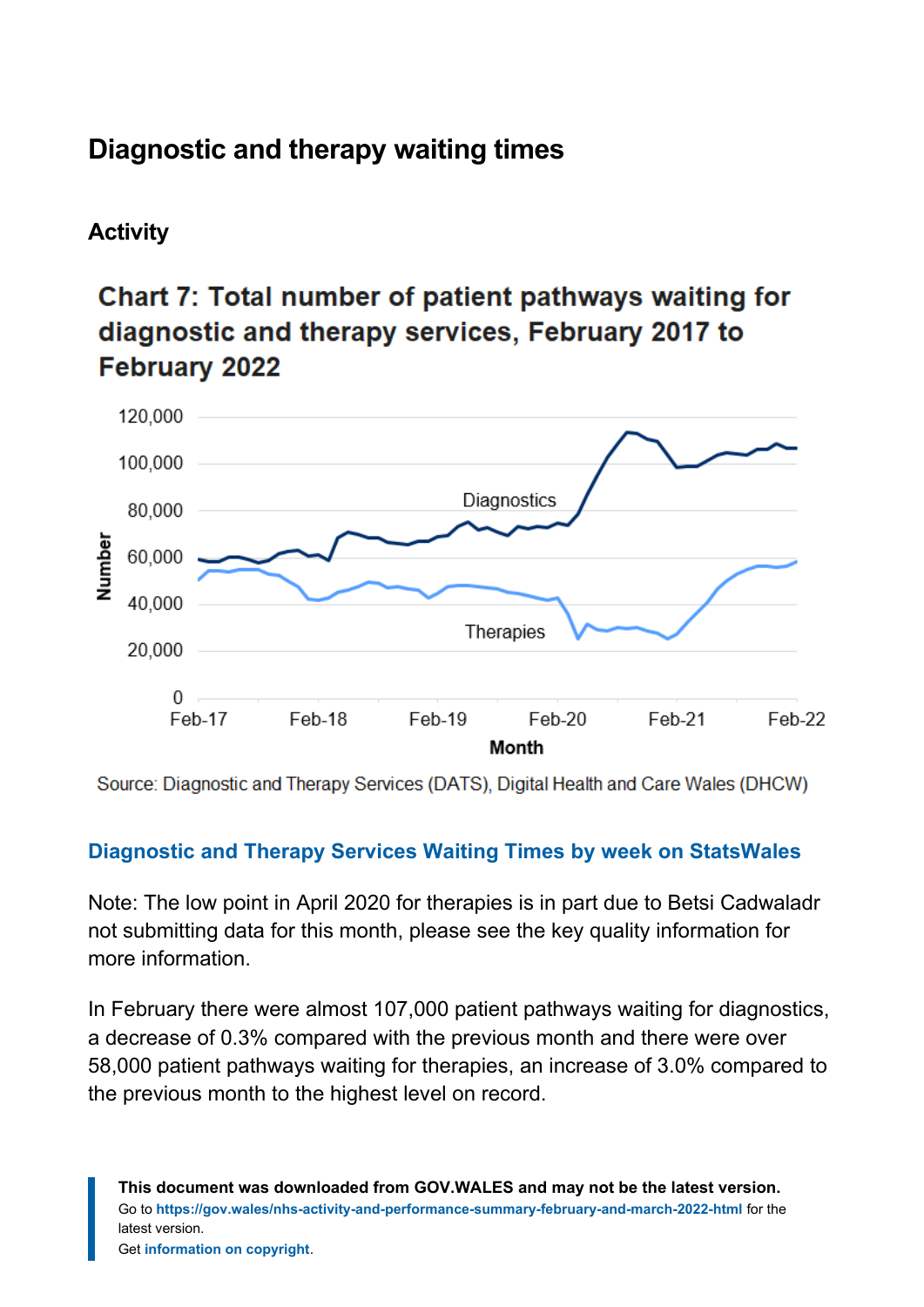### **Performance**

#### **Targets**

- The maximum wait for access to specified diagnostic tests is 8 weeks.
- The maximum wait for access to specified therapy services is 14 weeks.

### Chart 8: Number of patient pathways waiting over the target time for diagnostic and therapy services, February 2017 to February 2022



Source: Diagnostic and Therapy Services (DATS), Digital Health and Care Wales (DHCW)

#### **[Diagnostic and Therapy Services Waiting Times by week on StatsWales](https://statswales.gov.wales/Catalogue/Health-and-Social-Care/NHS-Hospital-Waiting-Times/Diagnostic-and-Therapy-Services/waitingtimes-by-weekswait-hospital)**

Note: Betsi Cadwaladr did not submit data for April 2020, so are not included in the Wales figures for this month.

At the end of February, almost 44,000 patient pathways were waiting longer than the target time for diagnostics. This was a decrease of 10.0% compared to the previous month but over twelve times greater than the same month before the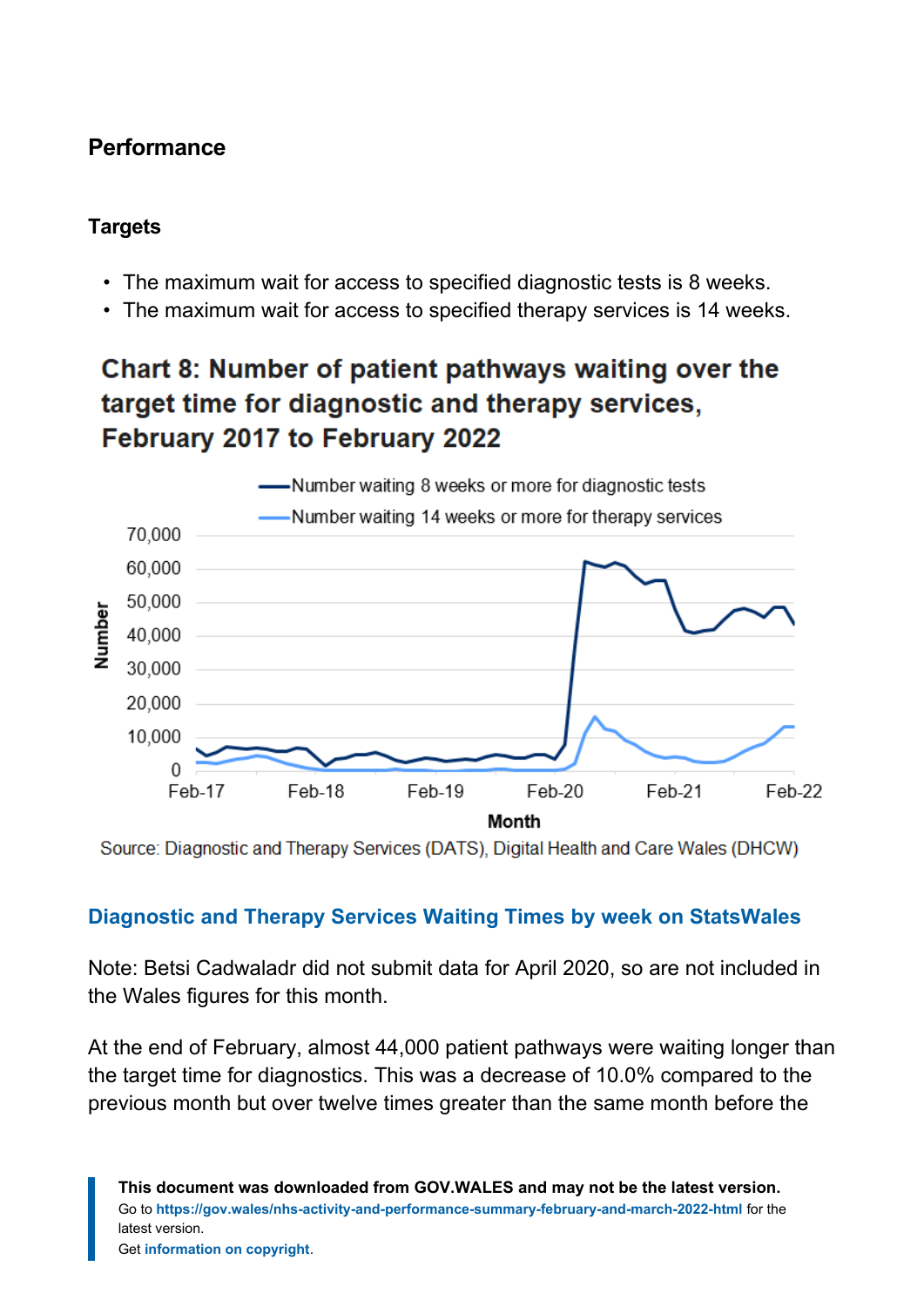pandemic (February 2020).

At the end of February there were over 13,000 patient pathways waiting longer than the target time for therapies. This is an increase of 1.7% compared to January 2022 and although this was the ninth consecutive month on month increase, it was the slowest rate of increase for this period.

Median waiting times had been relatively stable for diagnostic tests since 2017 and for therapy services since 2018. Median waiting times for both services peaked in June 2020 (14.3 weeks for diagnostics and 14.9 weeks for therapies).

In February, the median waiting time for diagnostic tests was 5.4 weeks. This is a decrease from 6.9 weeks in the previous month. The median waiting time for therapy services was 5.3 weeks. This is a decrease from 7.0 weeks in the previous month and the first month on month decrease since March 2021.

### **Referral to treatment time**

Referral to treatment time statistics show monthly data on waiting times for both open and closed pathways following a referral by a GP or other medical practitioner to hospital for treatment in the NHS. Open pathways are those that remain on the waiting list for treatment, whereas closed pathways are those taken off the waiting list.

Activity is measured by patient pathways, which differs to the number of patients. More information on this difference is available in the **[Welsh](https://digitalanddata.blog.gov.wales/2022/03/22/chief-statisticians-update-explaining-nhs-activity-and-performance-statistics/) [Government's chief statisticians](https://digitalanddata.blog.gov.wales/2022/03/22/chief-statisticians-update-explaining-nhs-activity-and-performance-statistics/) blog**.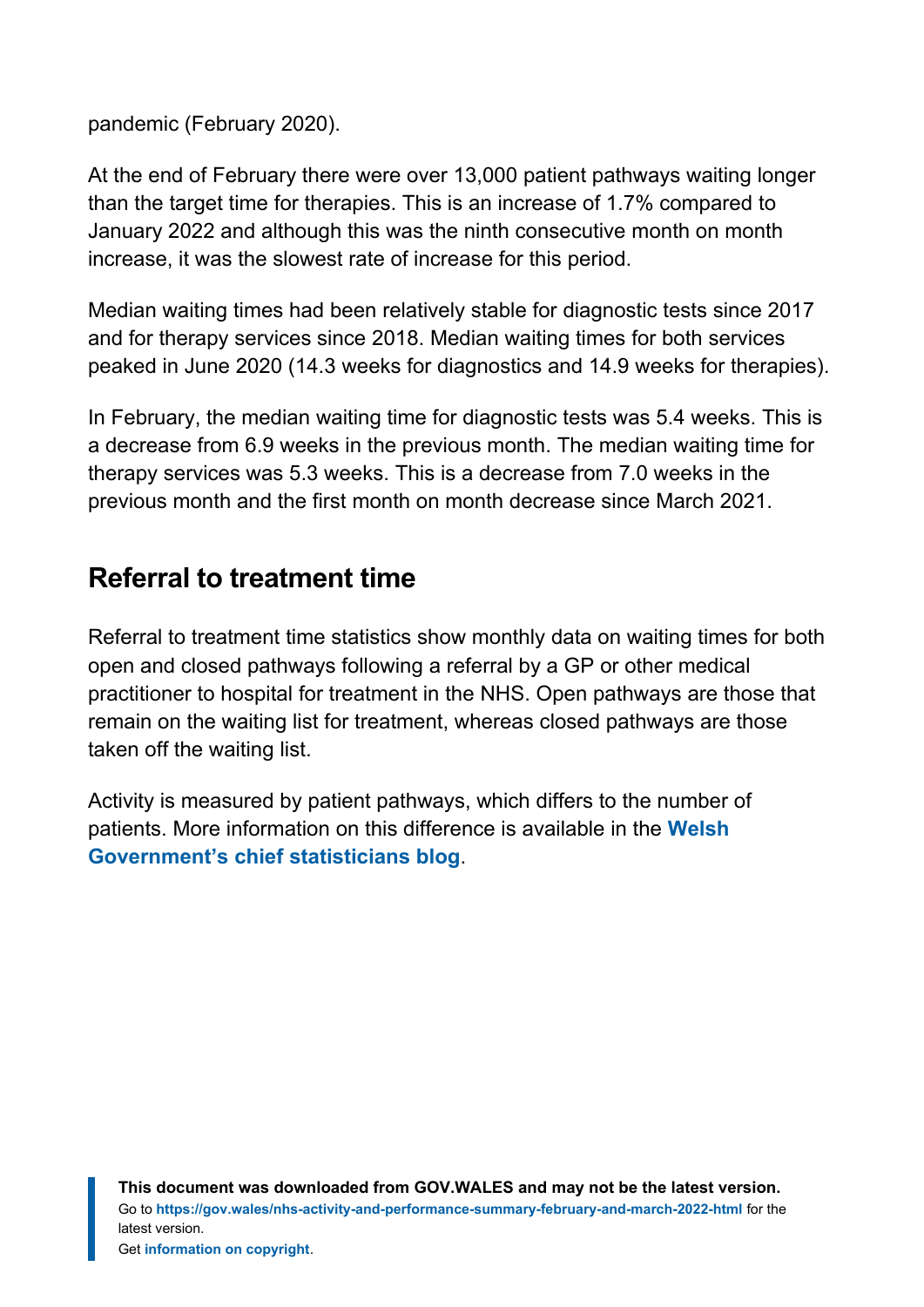### **Activity**

### **Chart 9: Number of patient pathways waiting to start** treatment, February 2017 to February 2022



Source: Referral to treatment times (RTT), Digital Health and Care Wales (DHCW)

#### **[Patient pathways waiting to start treatment by month, grouped weeks and](https://statswales.gov.wales/Catalogue/Health-and-Social-Care/NHS-Hospital-Waiting-Times/Referral-to-Treatment/patientpathwayswaitingtostarttreatment-by-month-groupedweeks) [stage of pathway on StatsWales](https://statswales.gov.wales/Catalogue/Health-and-Social-Care/NHS-Hospital-Waiting-Times/Referral-to-Treatment/patientpathwayswaitingtostarttreatment-by-month-groupedweeks)**

In February there were almost 692,000 patient pathways waiting to start treatment, the highest since comparable data was first collected in 2011. This was 0.4% higher than in the previous month, which is the second smallest month-on-month increase since the start of the pandemic. This was 9.8% higher than the month before the pandemic (February 2020).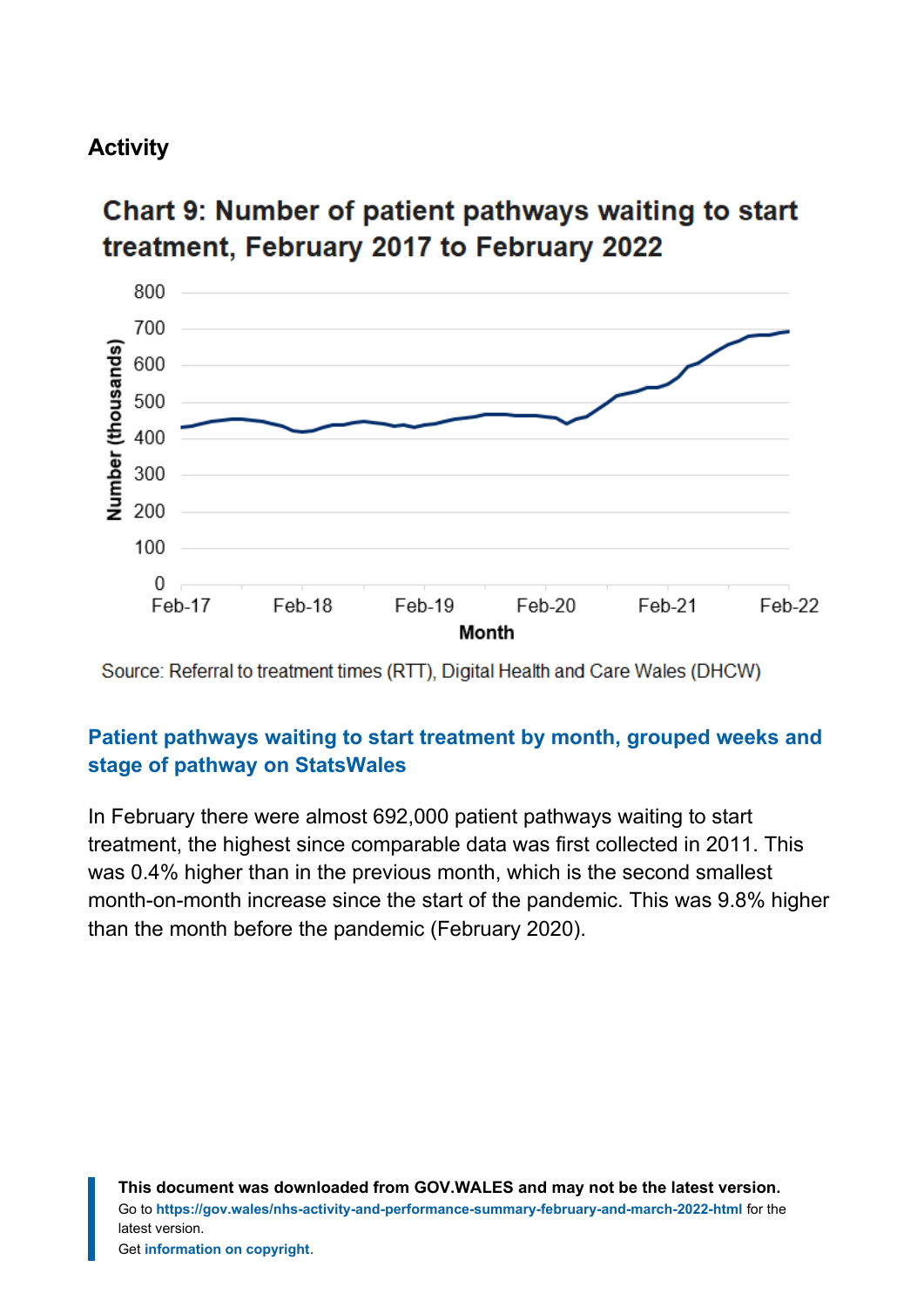### Chart 10: Number of closed patient pathways, February 2017 to February 2022



Source: Referral to treatment times (RTT), Digital Health and Care Wales (DHCW)

#### **[Closed patient pathways by month, local health board and weeks waiting](https://statswales.gov.wales/Catalogue/Health-and-Social-Care/NHS-Hospital-Waiting-Times/Referral-to-Treatment/treatedpatients-by-month-localhealthboard-weekswaiting) [on StatsWales](https://statswales.gov.wales/Catalogue/Health-and-Social-Care/NHS-Hospital-Waiting-Times/Referral-to-Treatment/treatedpatients-by-month-localhealthboard-weekswaiting)**

Note: Cwm Taf Morgannwg health board have been unable to provide closed pathway data since September 2018**.** Data for this health board is excluded from the Wales total in the chart to allow for trend analysis. More details are available in the **[quality and methodology information](#page-22-0)**.

The number of patient pathways closed in February was almost 70,000. This is an average of 3,492 patient pathways closed per working day, an increase of 1.7% from January 2022, and the highest since the month before the pandemic (February 2020).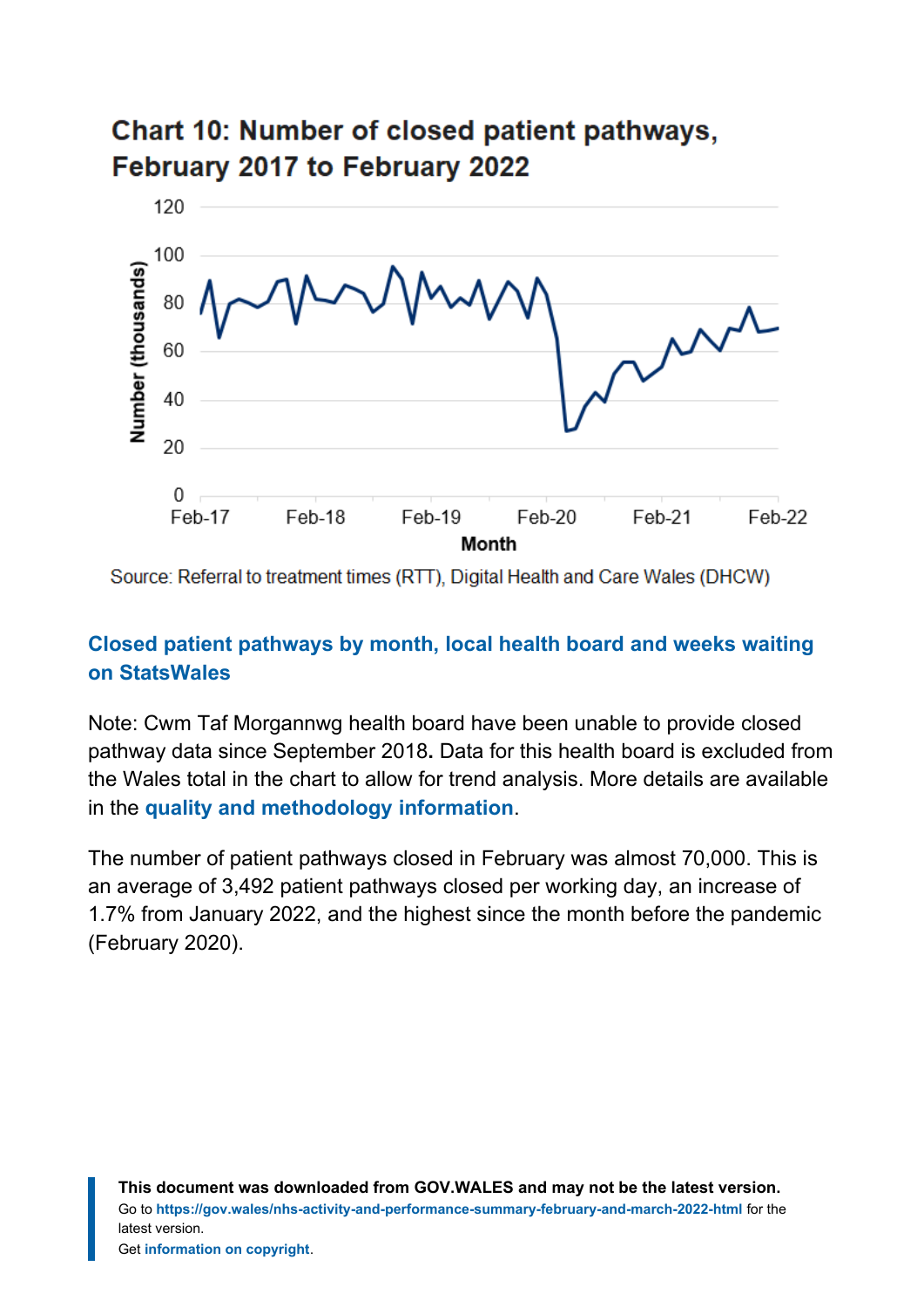### **Performance**

#### **Targets**

- 95% of patients waiting less than 26 weeks from referral.
- No patients waiting more than 36 weeks for treatment from referral.

### **Chart 11: Percentage of patient pathways waiting less** than 26 weeks, by month and weeks waited, February 2017 to February 2022



Source: Referral to treatment times (RTT), Digital Health and Care Wales (DHCW)

#### **[Percentage of patient pathways waiting to start treatment within target](https://statswales.gov.wales/Catalogue/Health-and-Social-Care/NHS-Hospital-Waiting-Times/Referral-to-Treatment/percentage-patientpathwayswaiting-month-grouped-weeks) [time by month and grouped weeks on StatsWales](https://statswales.gov.wales/Catalogue/Health-and-Social-Care/NHS-Hospital-Waiting-Times/Referral-to-Treatment/percentage-patientpathwayswaiting-month-grouped-weeks)**

Of the 692,000 patient pathways waiting to start treatment by the end of February, 53.4% had been waiting less than 26 weeks. This is 0.5 percentage points higher than in the previous month but 30.9 percentage points lower than in the month before the pandemic (February 2020).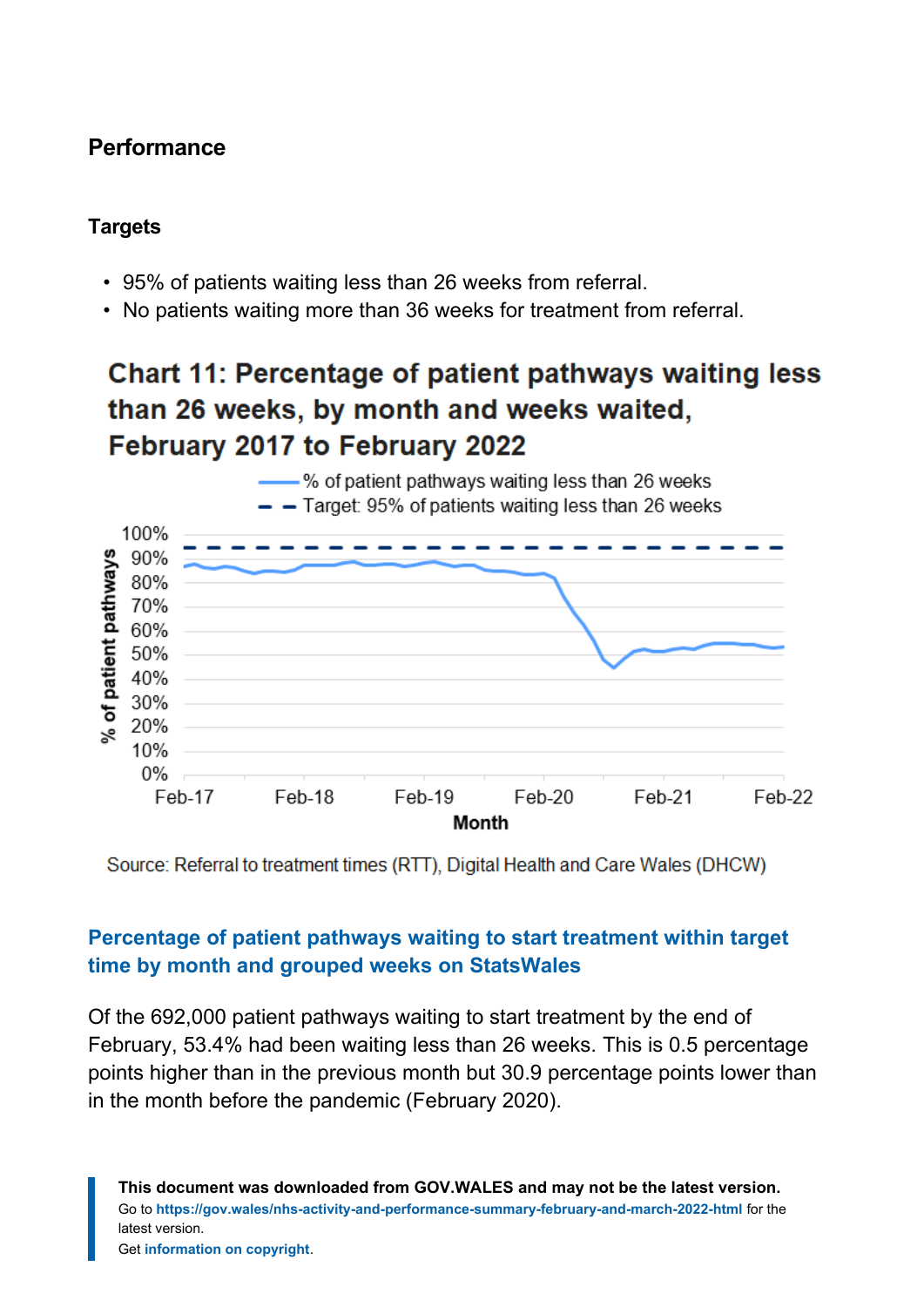### **Chart 12: Number of patient pathways waiting more** than 36 weeks, by month and weeks waited, February 2017 to February 2022



Source: Referral to treatment times (RTT). Digital Health and Care Wales (DHCW)

#### **[Percentage of patient pathways waiting to start treatment within target](https://statswales.gov.wales/Catalogue/Health-and-Social-Care/NHS-Hospital-Waiting-Times/Referral-to-Treatment/percentage-patientpathwayswaiting-month-grouped-weeks) [time by month and grouped weeks on StatsWales](https://statswales.gov.wales/Catalogue/Health-and-Social-Care/NHS-Hospital-Waiting-Times/Referral-to-Treatment/percentage-patientpathwayswaiting-month-grouped-weeks)**

In February almost 252,000 patient pathways had been waiting more than 36 weeks. This represented 36.4% of all patient pathways waiting to start treatment. This is 755 (or 0.3%) more pathways waiting than in the previous month and almost ten times more than the month before the pandemic (February 2020).

The median waiting time to start treatment had generally been around 10 weeks pre pandemic between late 2013 and February 2020. This increased during the pandemic and peaked at a record high of 29 weeks in October 2020. In February, the median waiting time was 22.9 weeks. This is a decrease from 23.6 weeks in the previous month.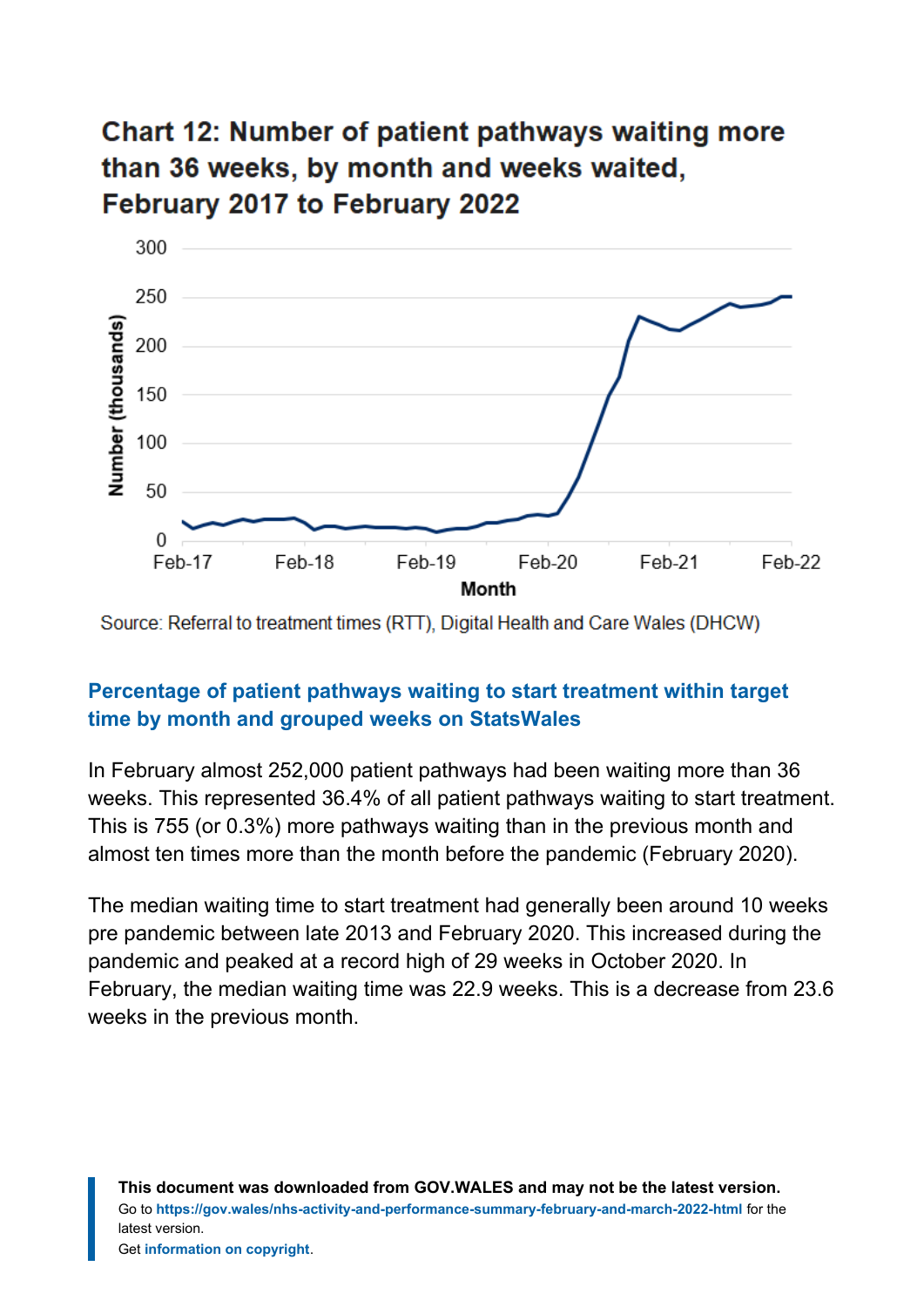### **Cancer services (experimental statistics)**

Data is captured by the suspected cancer pathway, which measures the time on the cancer pathway from the point a patient was suspected of having cancer (for example when a GP makes a referral).

A pathway opens from the first point of suspicion and is closed, and the waiting time ends, if the patient starts their first definitive treatment; is told they do not have cancer (downgraded); chooses not to have treatment; or if the patient dies.

The closed pathway data presented in this statistical release includes only the pathways where the patient starts their first definitive treatment or where the patient is informed they do not have cancer. The open pathway data includes all new patient pathways entering the suspected cancer pathway regardless of their source of suspicion.

A number of **[wider measures from the suspected cancer pathway](https://gov.wales/suspected-cancer-pathway-waiting-times-interactive-dashboard)** are produced by Digital Health and Care Wales are published alongside this statistical release.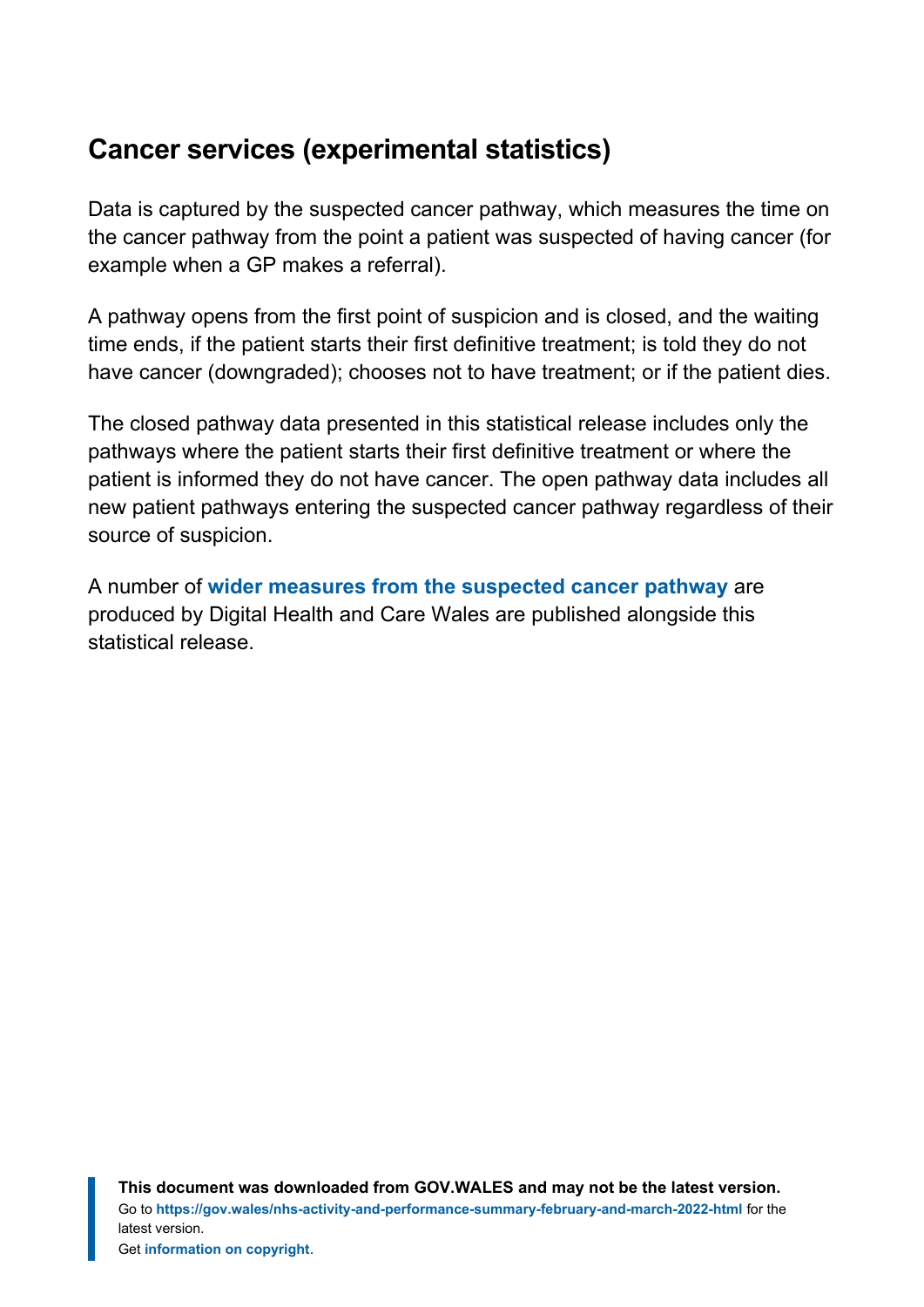### **Activity**

### Chart 13: Closed suspected cancer pathways in the month, by month and outcome, June 2019 to **February 2022**



Source: Suspected Cancer Pathway, Digital Health and Care Wales (DHCW) and National Data Resource (NDR)

#### **[Suspected cancer pathway \(closed pathways\) on StatsWales](https://statswales.gov.wales/Catalogue/Health-and-Social-Care/NHS-Hospital-Waiting-Times/Cancer-Waiting-Times/Monthly/)**

In February, 1,530 pathways where the patient was newly diagnosed with cancer started their first definitive treatment in the month. This is an increase of 2.5% compared to the previous month and an increase of 6.8% from February 2021.

11,377 pathways were closed following the patient being informed they did not have cancer. This is a decrease of 1.8% compared to the previous month.

In February, 13,642 patient pathways were opened in the month following a new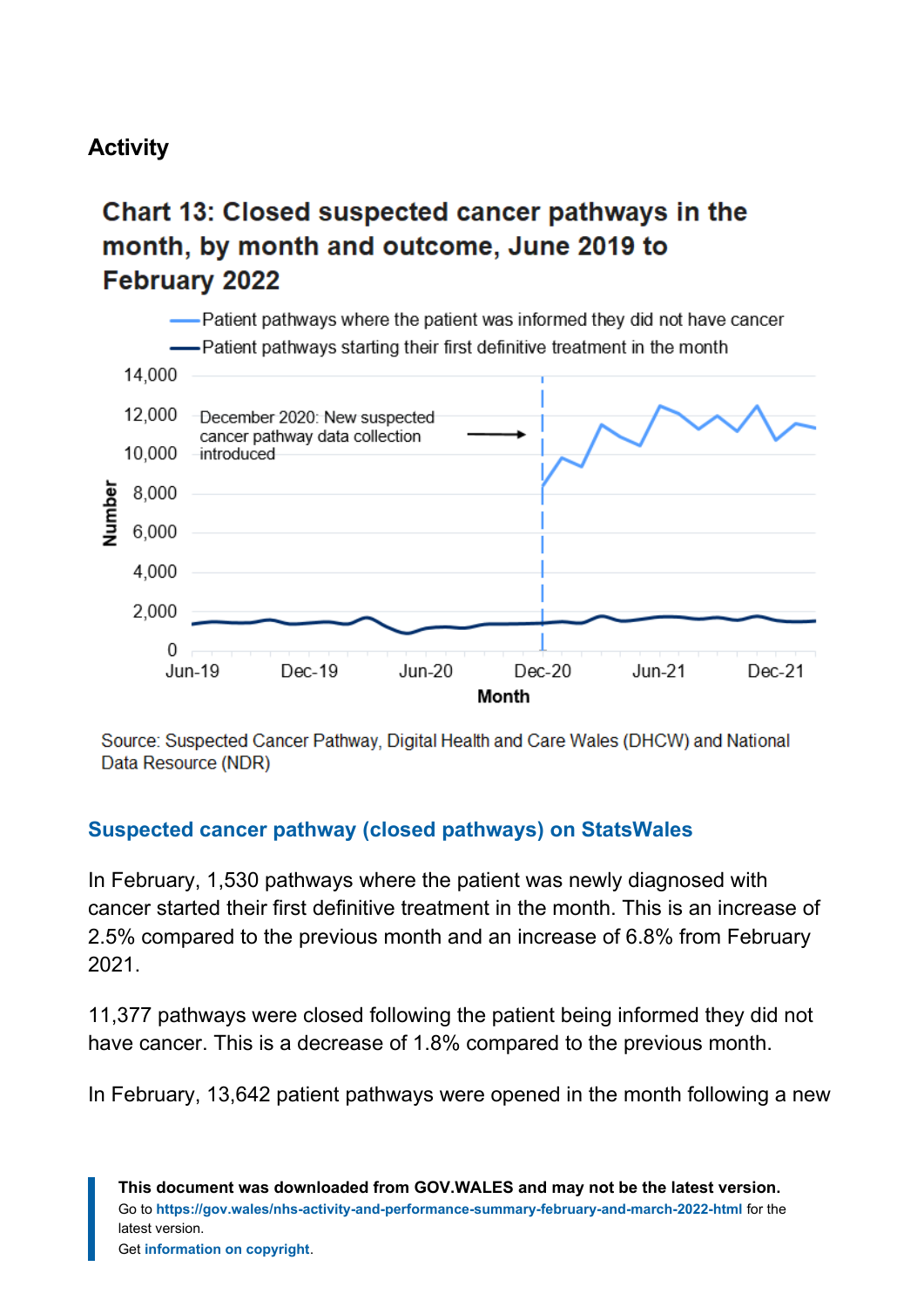suspicion of cancer. This was an increase of 162 (1.2%) on the previous month.

#### **Performance**

#### **Target**

• At least 75% of patients should start treatment within 62 days (without suspensions) of first being suspected of cancer. Data published for time periods before December 2020 are not subject to the target.

### Chart 14: Percentage of pathways where the patient started their first definitive treatment within the target time, June 2019 to February 2022

-% pathways starting treatment within 62 days

- - - Target: at least 75% of patients should start treatment within 62 days (without suspensions) of first being suspected of cancer.



Source: Suspected Cancer Pathway, Digital Health and Care Wales (DHCW) and National Data

#### **[Suspected cancer pathway \(closed pathways\) on StatsWales](https://statswales.gov.wales/Catalogue/Health-and-Social-Care/NHS-Hospital-Waiting-Times/Cancer-Waiting-Times/Monthly/)**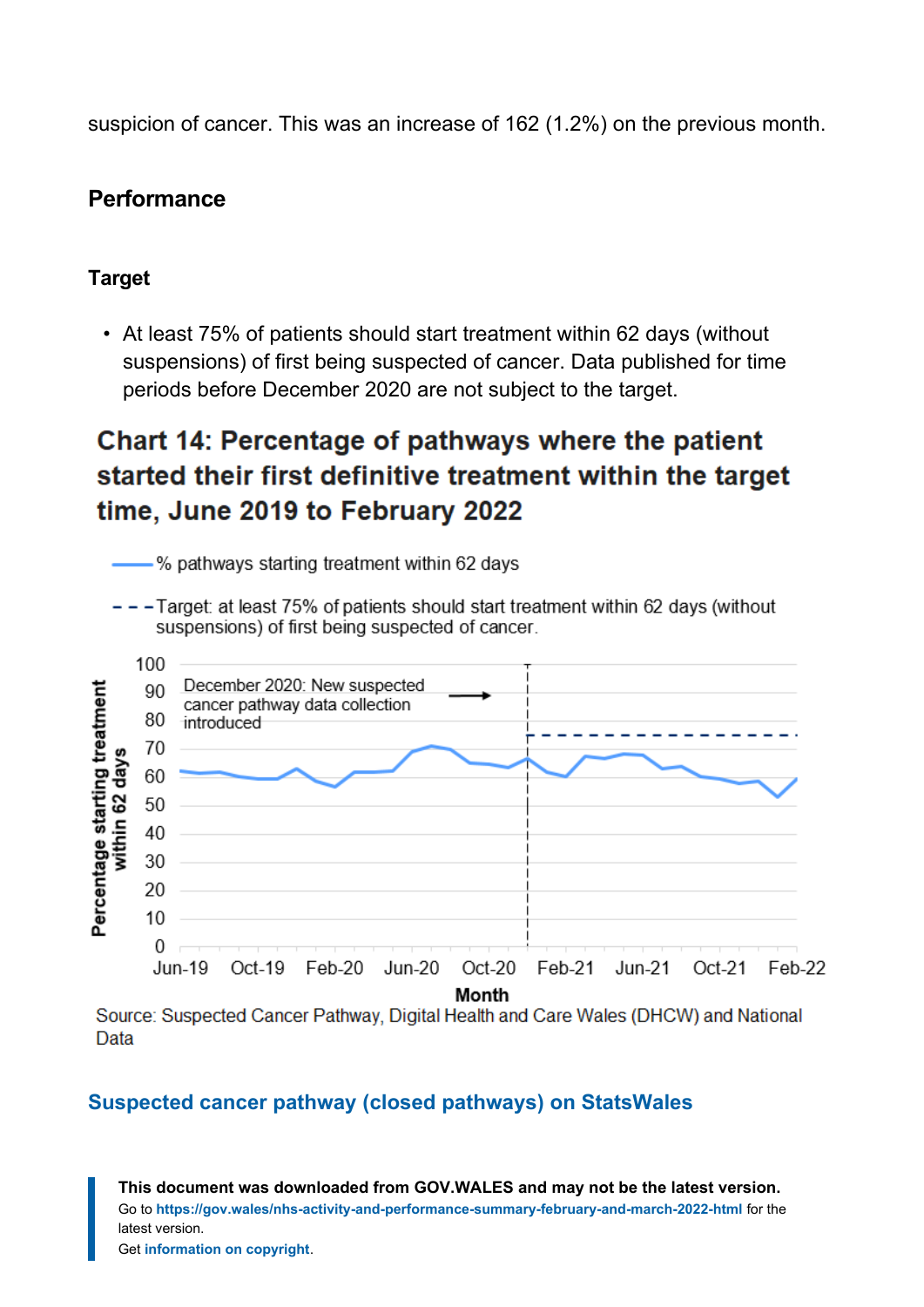In February, 59.5% (910 out of 1,530) of pathways started their first definitive treatment within 62 days of first being suspected of cancer. This was 6.5 percentage points higher than the previous month but 0.7 percentage points lower than February 2021.

# <span id="page-22-0"></span>**Quality and methodology information**

All quality and methodology information in relation to this statistical release can be found in the **[NHS activity and performance summary: quality report](https://gov.wales/nhs-activity-and-performance-summary-quality-report)**

### **Well-being of Future Generations Act (WFG)**

The Well-being of Future Generations Act 2015 is about improving the social, economic, environmental and cultural wellbeing of Wales. The Act puts in place seven wellbeing goals for Wales. These are for a more equal, prosperous, resilient, healthier and globally responsible Wales, with cohesive communities and a vibrant culture and thriving Welsh language. Under section (10)(1) of the Act, the Welsh Ministers must (a) publish indicators ("national indicators") that must be applied for the purpose of measuring progress towards the achievement of the wellbeing goals, and (b) lay a copy of the national indicators before Senedd Cymru. Under section 10(8) of the Well-being of Future Generations Act, where the Welsh Ministers revise the national indicators, they must as soon as reasonably practicable (a) publish the indicators as revised and (b) lay a copy of them before the Senedd. These national indicators were laid before the Senedd in 2021. The indicators laid on 14 December 2021 replace the set laid on 16 March 2016.

Information on the indicators, along with narratives for each of the wellbeing goals and associated technical information is available in the **[Wellbeing of](https://gov.wales/wellbeing-wales) [Wales report](https://gov.wales/wellbeing-wales)**.

Further information on the **[Well-being of Future Generations \(Wales\) Act](https://gov.wales/well-being-future-generations-wales-act-2015-guidance) [2015](https://gov.wales/well-being-future-generations-wales-act-2015-guidance)**.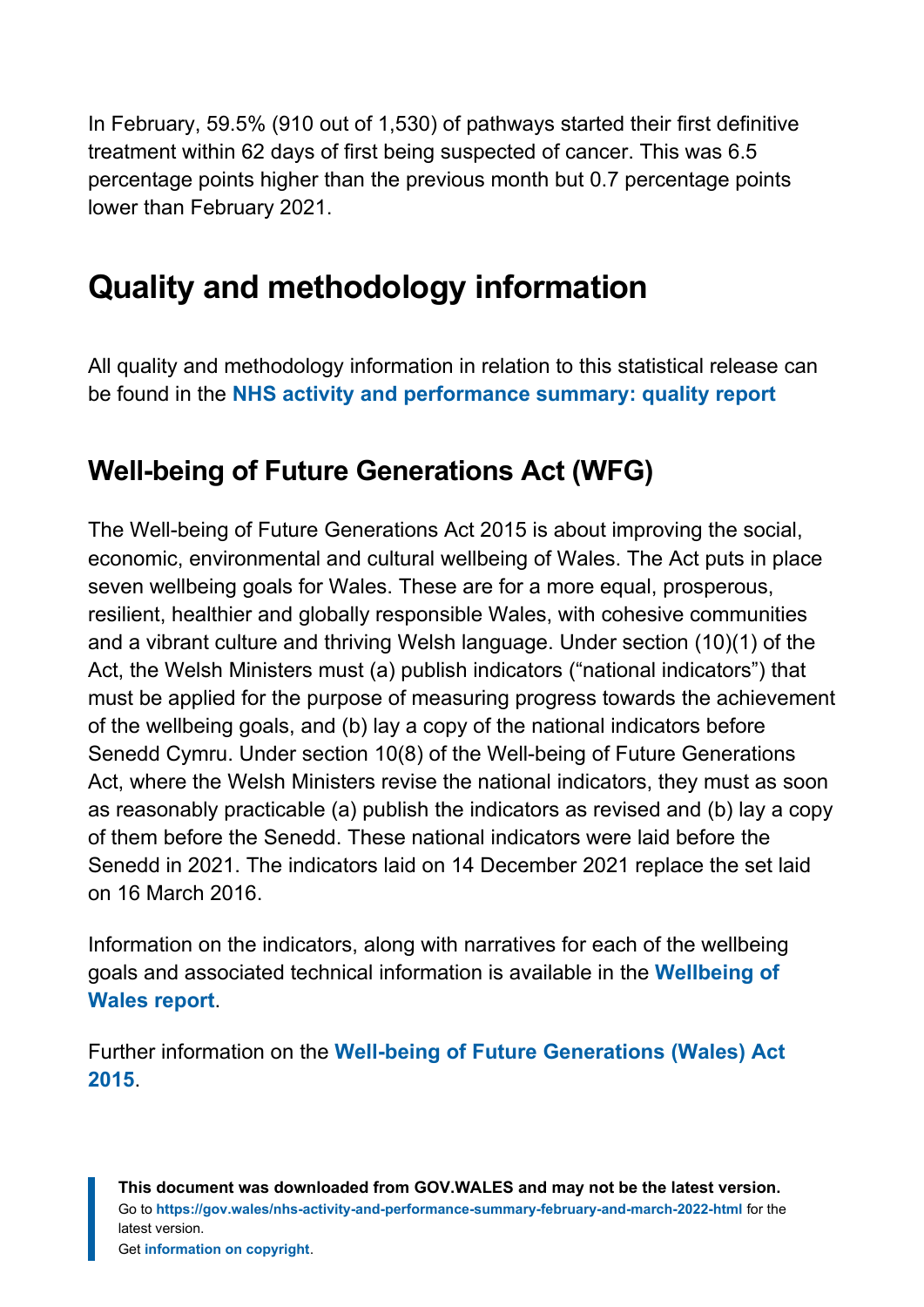The statistics included in this release could also provide supporting narrative to the national indicators and be used by public services boards in relation to their local wellbeing assessments and local wellbeing plans.

### **We want your feedback**

We welcome any feedback on any aspect of these statistics which can be provided by email to **[stats.healthinfo@gov.wales](mailto:stats.healthinfo@gov.wales)**.

# <span id="page-23-0"></span>**Next update**

19 May 2022

# <span id="page-23-1"></span>**Contact details**

Statistician: Rhys Strafford Telephone: 0300 025 0058 Email: **[stats.healthinfo@gov.wales](mailto:stats.healthinfo@gov.wales)**

Media: 0300 025 8099